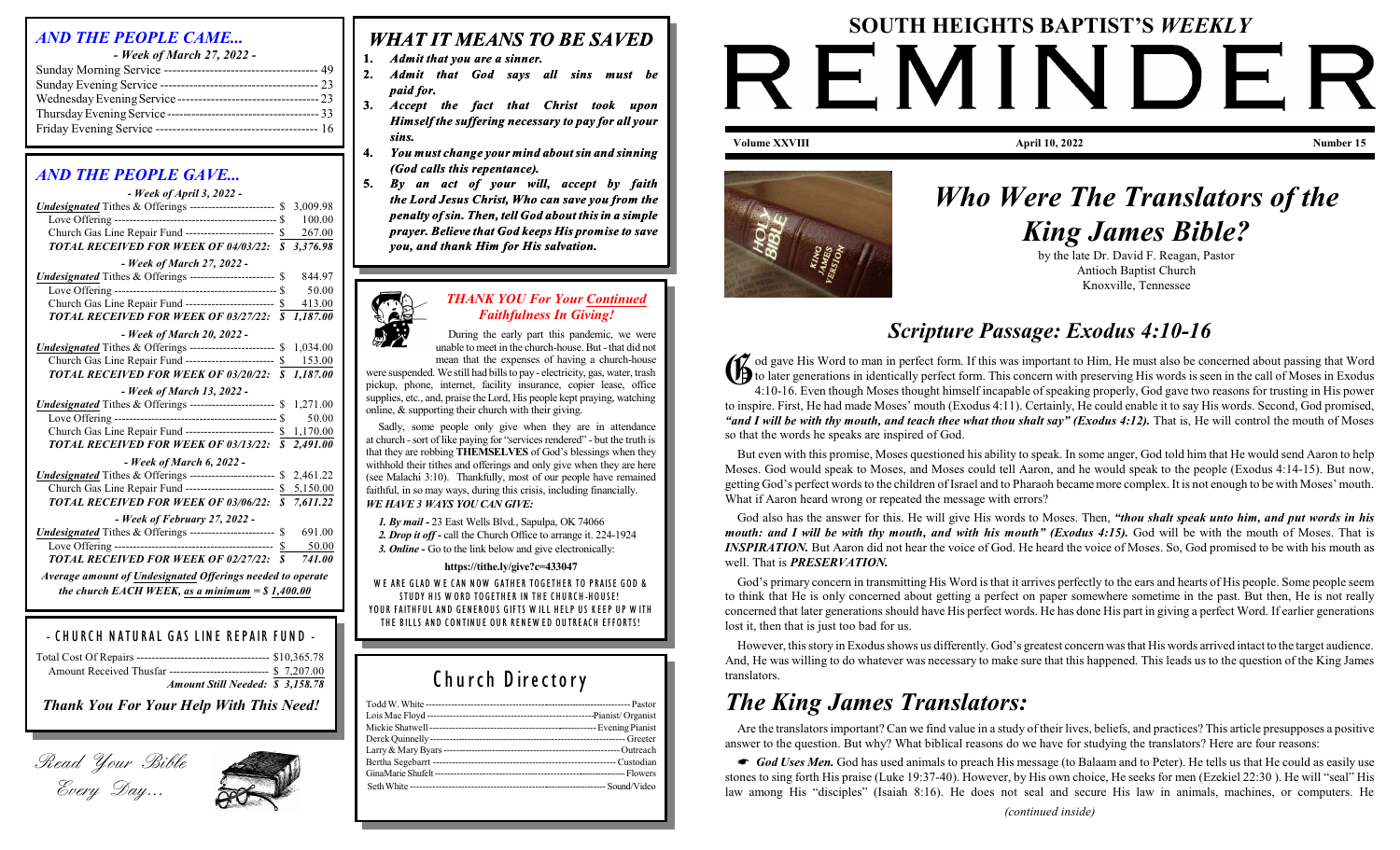uses **people.** Therefore, the translators themselves are important. *of Laban were watered. Indeed, without translation into the*

God *Uses Enabled Men.* Paul states, "Faithful is he that *calleth you, who also will do it" (I Thess. 5:24).* God backs up His calling with His enabling power. He then supplies the needed sufficiency according to His grace (II Corinthians 9:8). If God called the King James translators to do the work oftranslation, He would have enabled them. Therefore, we can properly look at their abilities.

God *Uses Diligent Men.* God blesses those who have "a *mind to work" (Nehemiah 4:6).* He works, but expects his servants to do their work "heartily" (Colossians 3:23). Therefore, the practices and actions of the translators are a proper object of study.

God *Uses Holy Men.* God reveals "his secret unto his servants the prophets" (Amos 3:7). He may on occasion use an unholy man to prove His power. But His practice is to use holy men to convey His holy words. God's words were given when *"holy men of God spake as they were moved by the Holy Ghost" (II Peter 1:21).* Therefore, we may properly look at the spiritual condition of the translators, which we will speak of as their attitudes.

*I. T H EIR A B ILITIES AS E N A B LE D M E N –* Three abilities are absolutely necessary:

**1. Proficiency in Bible Knowledge –** The translators must have a deep knowledge of the Bible they are translating. The Bible must be an open book to them.

The England of the King James translators encouraged this knowledge. John Green in **A History of England** states, *"England became the people of a book, and that book was the Bible."* God's Word was familiar to every Englishman. It was read both in the church and in the home. The greatest motivation for popular education was to enable the people to read the Bible for themselves. To an extent, hardly ever known in any country at any time, England was saturated with the Bible. This is the England in which the translators lived and learned.

 $\bullet$  The Bible knowledge of the translators was of those who had from childhood known the Holy Scriptures (II Tim. 3:15). However, they carried this dedication with them through their lives.

 $\Box$  They were committed to their studies of the Bible. The Preface to the King James Bible was written by Miles Smith and is called The Translators to the Readers. It states: *"The Scriptures then being acknowledged to be so full and so perfect, how can we excuse ourselves of negligence, if we do not study them?"*

 $\Box$  They were also skilled in their application of the scriptures. Consider the ample and wise use of scriptural pictures in The Translators to the Readers, *"Translation it is that openeth the window, to let in the light; that breaketh the shell, that we may eat the kernel; that putteth aside the curtain, that we may look into the most holy place; that removeth the cover of the well, that we may come by the water, even as Jacob rolled away the stone from the mouth of the well, by which means the flocks* Donne, Ben Jonson, and others in their prime.

*vulgar tongue the unlearned are but like children at Jacob's well (which was deep) without a bucket or some thing to draw with: or as that person mentioned by Isaiah, to whom when a sealed book was delivered with this motion, 'Read this, I pray thee,' he was fain to make this answer, 'I cannot, for it is sealed.'"* Only those who are mature in their understanding of the scriptures could write passages like this.

 $\Box$  The translators were specifically chosen because of their wisdom: *"To that purpose there were many chosen that were greater in other men's eyes than in their own, and that sought the truth rather than their own praise"* (Translators to the Readers).

**2. Proficiency in the Languages -** 

 $\bullet$  *Collectively:* 

**Latin** was universally taught. The name *grammar school* comes from the teaching of Latin grammar in the schools of the young. Good students commonly entered university at the age of fifteen or sixteen where proficiency in Latin was required for entrance. This only makes sense because all the classes except those teaching other languages were taught in Latin.

**Greek** was usually taught in the grammar schools alongside Latin.

**Hebrew** was taught in a number of the grammar schools, but was certainly prominent in the universities.

*Translators to the Readers* says of the translators, *"Therefore such were thought upon, as could say modestly with Saint Hierome [Jerome], 'Both we have learned the Hebrew tongue in part, and in the Latin we have been exercised almost from our very cradle.'"*

• *Individually* – a look at individual King James translators:

□ *Lancelot Andrews* was recognized as the master of 15 languages. Each year, during a month-long summer vacation, he made it a practice to learn a new language.

9 *John Bois* had read the Bible in Hebrew by the age of five. It was said that he could at any time turn to any word in the Greek New Testament.

9 *Miles Smith* found Hebrew, Chaldee, Syriac, and Arabic almost as familiar as his native tongue. He was called "a very walking library" because of his extensive knowledge of history and literature. He authored the King James Preface, The Translators to the Readers.

This kind of knowledge in the languages could be repeated in other translators. We can believe that it was the same for other translators of which we know little of their personal lives.

#### **3. Proficiency in the English Language -**

At the time of the King James Bible, the English language was at a point of great maturity. English literature was at its peak with writers like William Shakespeare, Francis Bacon, John the English language and were authors of a number of books. Their work on the Bible was certainly enabled by God.

According to the Britannica Encyclopedia in reference to the King James translation, *"The impact of the Hebrew upon the revisers was so pronounced that they seem to have made a conscious effort to imitate its rhythm and style in the Old Testament. The English of the New Testament actually turned out to be superior to its Greek original."*

*II. T H EIR ACTIO N S AS D ILIG E N T M E N –* God does all things "decently and in order" (I Corinthians 14:40).

#### **The Foundation for the King James Bible:**

**1.** There was a set of fourteen rules giving instructions to the King James translators as to how they were to approach their work.

Rule #1 stated: *"The ordinary Bible read in the church, commonly called the Bishop's Bible, to be followed, and as little altered as the original will permit."*

Rule #14 stated: *"These translations to be used when they agree better with the test than the Bishop's Bible, viz.; Tindal's, Matthews', Coverdale's, Whitchurch, Geneva."* **NOTE:** Tindal is another spelling for Tyndale; Whitchurch is another name for Crammer's Bible, which is also called the Great Bible.

According to these rules, the King James Bible was based on six previous English translations. This would make it the seventh in this line of modern English translations of the Bible. Some have compared this to the statement in Psalm 12:6 where God speaks of His pure Word as being "silver tried in a furnace of earth, purified seven times." The line of modern English Bibles referred to in the instructions for translation are as follows:

> Tyndale's Bible (1526) Coverdale's Bible (1535) Matthew's Bible (1537) Great Bible (1539) Geneva Bible (1560) Bishop's Bible (1568) King James Bible (1611)

#### **2. The preparatory work of William Tyndale**

He said to a scholar of his day, *"If God spare my life ere many years, I will cause a boy that driveth the plough, shall know more of the scriptures than thou dost."*

He translated the New Testament into English in 1526 and later finished good-sized portions of the Old Testament.

In 1526, he was strangled and then burned at the stake as a heretic. His last words were, "Lord, open the king of England's eyes." Although this may have been fulfilled partially when Henry VIII allowed a translation to be made, it was

The King James translators were accomplished students of certainly completely fulfilled with the King James Bible. The King James Bible was commissioned in 1604, only one year after James had taken the throne and after the rules of two queens: Mary and Elisabeth.

> 80% to 90% of the wording of the King James New Testament is identical to that of Tyndale's New Testament. For example, in Matthew 7:7-20, there are 30 changes from Tyndale's translation to the King James Bible, with four verses being word-for-word identical. In comparison, the New King James (which claims to be only another revision) makes 68 changes and leaves none of the verses untouched.

#### **The Program for the Translation:**

**1.** The number of translators - 54 men were appointed to the work, but only 47 actually worked on the translation. Of them, The Translators to the Readers states, *"In this confidence and with this devotion, did they assemble together; not too many, lest one should trouble another; and yet many, lest many things haply might escape them."*

**2.** Their division - They were divided into six companies with two companies each located at three locations: Westminster, Cambridge, and Oxford.

**3.** Their practice -

 $\Box$  Each company was given a portion of the Bible to translate. Initially, each member of the company would make an individual translation. There were evidently at least seven members in each company, so each passage would be translated a minimum of seven times at this stage.

 $\Box$  Each company would then go over the work together and come up with a joint translation.

 $\Box$  The translations were then passed along to the five other companies for their review and correction.

 $\Box$  For the final review of the entire translation, a general committee was made up of two men from each of the original companies.

 $\Box$  In addition, other scholars not on the formal committees were encouraged to give comments and suggestions throughout the translation process.

 $\Box$  By using this method, each passage was closely gone over *at least 14 times!* (And with NO computers!)

#### **God's Handiwork in the Actions of Translation:**

 $\Box$  God often stamps His work with the number seven. The number seven is seen throughout the translation of the King James Bible.

 $\Box$  From the commission of the translation in 1604 until the completion of the translation in 1611, seven years expired. By comparison, another work greatly blessed by God and accomplished by a chosen king was Solomon's temple. According to IKings 6:37-38, the temple was started in the fourth year of Solomon's reign (compare 1604) and completed in the eleventh year of his reign (compare 1611). These details may not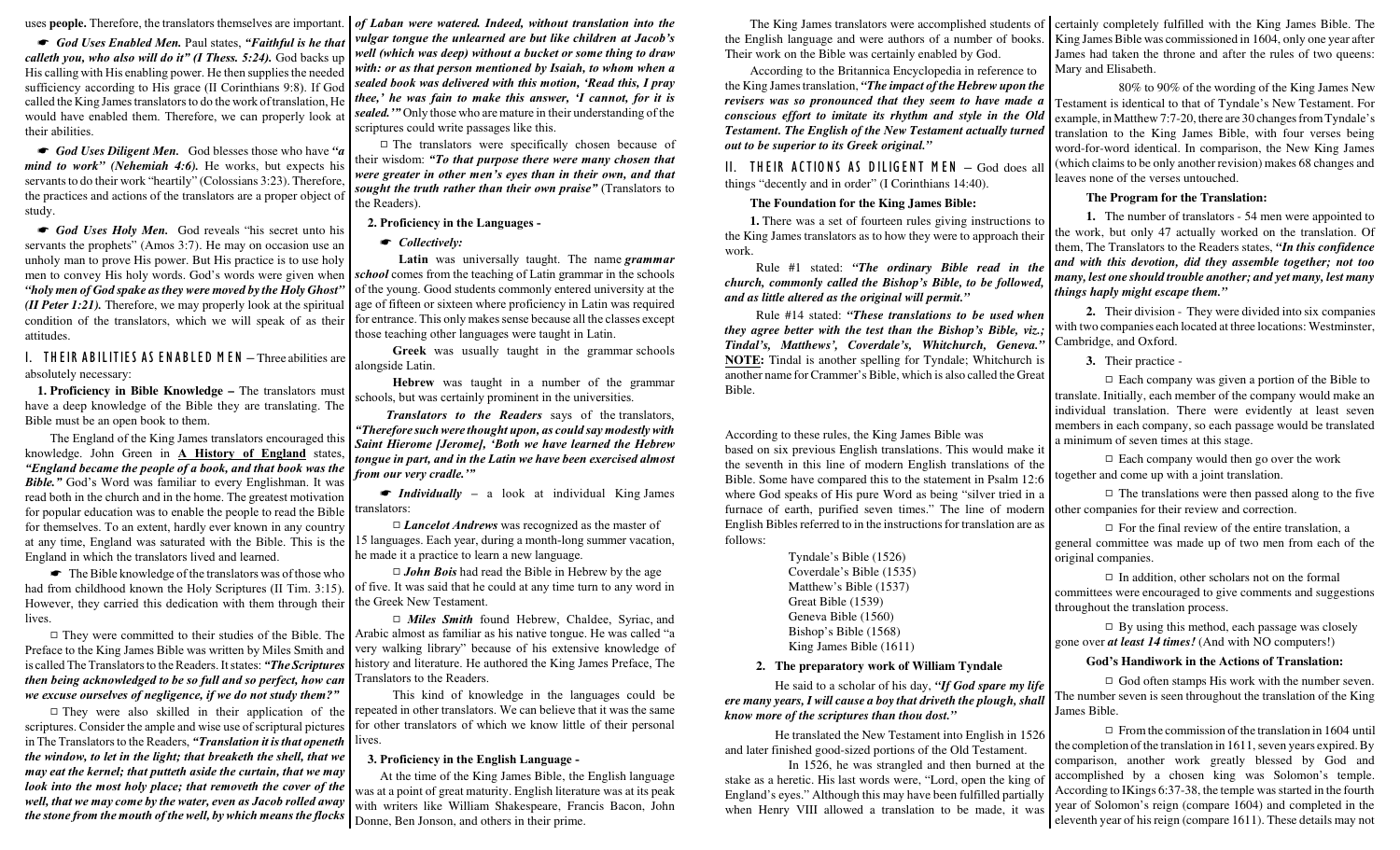prove anything, but the God who knows all knew it would work out this way. Perhaps He allowed it to encourage us in our faith in His providential care of His written word in the English language.

 $\Box$  The King James Bible was the seventh modern English translation in a line mentioned in the rules of instruction for the King James translators.

 $\Box$  The number of instructions for translation was fourteen, which is two times seven.

 $\Box$  As described above, each passage was carefully gone over at least fourteen times (2 x 7).

 $\Box$  The translation was completed by seven different companies -

#### $\bullet$  Six original companies

 $\bullet$  The general committee of revision

 $\Box$  A minimum of seven men worked on each committee

 $\Box$  It is no wonder that most copies of the Bible today have seven small bands across the spine in memory of the seven seals of the seven-sealed book of Revelation 5:1.

#### *III. T H EIR ATTIT U D ES AS H O LY M E N -*

#### **Their Attitude Toward God:**

**1.** Their reverence toward God can be seen in the following quote from The Translators to the Readers: *"It is a fearful thing to fall into the hands of the living God; but a blessed thing it is, and will bring us to everlasting blessedness in the end, when God speaketh unto us, to hearken; when He setteth His Word before us, to read it; when He stretcheth out His hand and calleth, to answer, Here am I; here we are to do thy will, O God. The Lord work a care and conscience in us to know Him and serve Him, that we may be acknowledged of Him at the appearing of our Lord JESUS CHRIST, to who with the Holy Ghost, be all praise and thanksgiving. Amen."*

**2.** A comparison of The Translators to the Readers with the prefaces to the later *Revised Version* can help us understand the difference in attitudes between the two sets of translators. The comparison is a fair one. The Preface to the Revised Version New Testament (1881) added to the Preface of the Revised Version Old Testament (1885) is almost the exact same length (about 11,000 words) as the Preface to the King James Bible. Several comparisons will be made below.

 $\Box$  The prefaces to the Revised Version refer to deity by name (as in God, Lord, Jesus Christ, etc.) for a total of ten (10) times. Five of these times are in a discussion on the translation of Jehovah.

 $\Box$  However, the Preface to the King James Bible refers to deity by a name a total of **72 times.** The preface includes such descriptive names as the Sun of righteousness, Saviour, the Spirit of grace, the Father of our Lord, and the living God. We can easily see where these translators had their hearts and minds..

#### **Their Attitude Toward God's Word:**

**1.** Their elevation of scripture can be seen in another

quote from The Translators to the Readers: *"[The Scripture is] a fountain of most pure water springing up unto everlasting life. And what marvel? The original thereof being from heaven, not from earth; the author being God, not man; the inditer, the Holy Ghost, not the wit of the Apostles or Prophets; the penmen, such as were sanctified from the womb, and enduced with a principal portion of God's Spirit; the matter, verity, piety, purity, uprightness; the form, God's word, God's testimony, God's oracles, the word of truth, the word of salvation; etc.; the effects, light of understanding, stableness of persuasion, repentance from dead works, newness of life, holiness, peace, joy in the Holy Ghost; lastly, the end and reward of the study thereof, fellowshipwith the Saints, participation of the heavenly nature, fruition of an inheritance immortal, undefiled, and that never shall fade away. Happy is the man that delighteth in the Scripture, and thrice happy that meditateth in it day and night."*

**2.** Comparison of the prefaces

 $\Box$  Titles for scripture as a whole are mentioned in the prefaces to the Revised Version only ten (10) times.

 $\Box$  Titles for scripture as a whole are mentioned in the preface to the King James Bible a total of 75 times. This includes scriptures (23 times), scripture (13 times), Bible (11 times), the word of God (9 times), and the word (6 times). Also included are other titles such as the word of truth, the word of salvation, the Book of God, the written word, the oracles of God, and His holy writ.

#### **Their Attitude Toward Earlier Translations:**

**1.** They had only praise for their predecessors -

9 *"…we acknowledge them to have been raised up of God, for the building and furnishing of his Church, and that they deserve to be had of us and of posterity in everlasting remembrance."*

9 *"Therefore blessed be they, and most honoured be their name, that break the ice, and give the onset upon that which helpeth forward to the saving of souls."*

**2.** Compare this with what the prefaces to the Revised Version say about the work of the King James Bible and its translators -

9 *"…one of the blemishes in their work."*

9 *"…many inconsistencies."*

9 *"…we may wonder that the incongruities which remain are not more numerous."* (NOTE: Talk about a backhanded compliment.)

9 *"The frequent inconsistencies in the Authorised Version have caused us much embarrassment…"*

9 *"…a degree of inconsistency that cannot be reconciled with the principle of faithfulness."*

> 9 *"…a subject often overlooked by our predecessors…"*

9 *"…the AuthorisedVersion being either inadequate or inconsistent and sometimes misleading…"*

#### **Their Attitude Toward Their Own Translation:**

**1.** They saw themselves as building on an earlier

foundation: *"Yet for all that, as nothing is begun and perfected at the same time, and the later thoughts are thought to be the wiser: so, it we building upon their foundation that went before us, and being holpen by their labours, do endeavour to make that better which they left so good, no man, we are sure, hath cause to mislike us;"*

**2.** They saw themselves as sons of the truth: *"If we will be sons of the Truth we must consider what it speaketh, and trample upon our own credit, yea, and upon other men's too, if either be any way a hindrance to it."*

**3.** They trusted in the Lord: *"And in what sort did these assemble: In the trust of their own knowledge, or of their sharpness of wit, or deepness of judgment, as it were in an arm of flesh? At no hand. They trusted in Him that hath the key of David, opening, and not man shutting; they prayed to the Lord, the Father of our Lord, to the effect that S. Augustine did: 'O let thy Scriptures be my pure delight, let me not be deceived in them, neither let me deceive by them.'"*

**4.** They endeavored to make one principle translation: *"Truly, good Christian reader, we never thought from the beginning that we should need to make a new translation, nor yet to make of a bad one a good one, but to make a good one better, or out of many good ones, one principal good one, not justly to be excepted against; that hath been our endeavor, that our mark."*

#### *CONCLUSION -*

The King James translators never considered themselves or their translation to be perfect, but they leaned heavily upon the Lord, exalted highly His word, built soundly upon an earlier foundation, and translated the English Bible to the best of their ability. We can see the full import of the miracle of translation God wrought with the King James Bible only by looking at it from a distance. From our present vantage point, we can better see the powerful work God did with the English Bible as found in the King James Bible of 1611. Consider these facts before you go out and buy any other English translation:

270 years transpired before anyone dared produce an o ther major English translation.

 $\Box$  The King James Bible dominated the time in history characterized by the greatest Bible preaching and teaching, missionary work, evangelism, church building, and doctrinal development the world has ever known.

 The King James Bible became the primary influence on the literature, education, government, law, and philosophy of numerous generations of English-speaking people around the globe.

 The King James Bible has been read, studied, quoted, memorized, believed, and loved by more people than any other version of the Bible in any language in history, including that of the original languages. *- Dr. David F. Reagan*

*Used by Permission*

#### *NEWS OF INTEREST TO CHRISTIANS*

 *ALABAMA GOV. IVEY SIGNS LAW CRIMINALIZING SOME TRANS YOUTH CARE -* On Friday, April 8, 2022, Alabama's Republican governor signed into law a bill passed by the legislature just a day earlier that would criminalize "gender-affirming healthcare" for minors in that state.

The measure makes it a felony punishable with up to 10 years in prison to provide medical care including hormone treatment, puberty blockers, and surgery to help align physical characteristics to the "gender identity" of a minor.

"I believe very strongly that if the good Lord made you a boy, you are a boy, and if he made you a girl, you are a girl," Gov. Kay Ivey said in a statement. "We should especially protect our children fromthese radical, life-altering drugs and surgeries when they are at such a vulnerable stage in life."

The American Academy of Pediatrics had urged Ivey to veto the measure. Medical and mental health professionals say gender-affirming care saves lives by reducing the risk of depression and suicide. "This legislation targets vulnerable young people and puts them at great risk of physical and mental harm," Mark Del Monte, the academy's chief executive, said in a statement Thursday. "Criminalizing evidence-based, medically necessary services is dangerous."

Civil rights groups including the American Civil Liberties Union vowed to challenge the law in court.

The Alabama law is among several measures on transgender youth that are advancing in Republican-led states ahead of the November mid-term congressional elections.

Ivey also signed a bill Friday requiring students in public schools to use bathrooms and changing rooms that match the gender on their original birth certificates. A last-minute amendment to the bill made on the last day of the legislative session prohibits classroom discussion on sexual orientation or gender identity in certain grades.

 *26% OF AMERICANS POLLED, BACK VILE EDUCATION FOR THE YOUNGEST OF SCHOOL CHILDREN -* According to a new poll by Public Opinion Strategies, 26 percent of registered voters oppose a new Florida law that forbids transsexualism to be taught in kindergarten through grade 3 of public schools. While 61 percent support the law, a margin of two to one, it is still frightful that more than a quarter of Americans polled support the idea that it is acceptable for schools to indoctrinate the smallest children with godless, depraved transsexualism.

The law, signed by Gov. Ron DeSantis, is simple and straightforward: "Classroom instruction by school personnel or third parties on sexual orientation or gender identity may not occur in kindergarten through grade 3 or in a manner that is not age-appropriate or developmentally appropriate for students in accordance with state standards." The only problem with the bill is that it doesn't go far enough. It should forbid all sex education